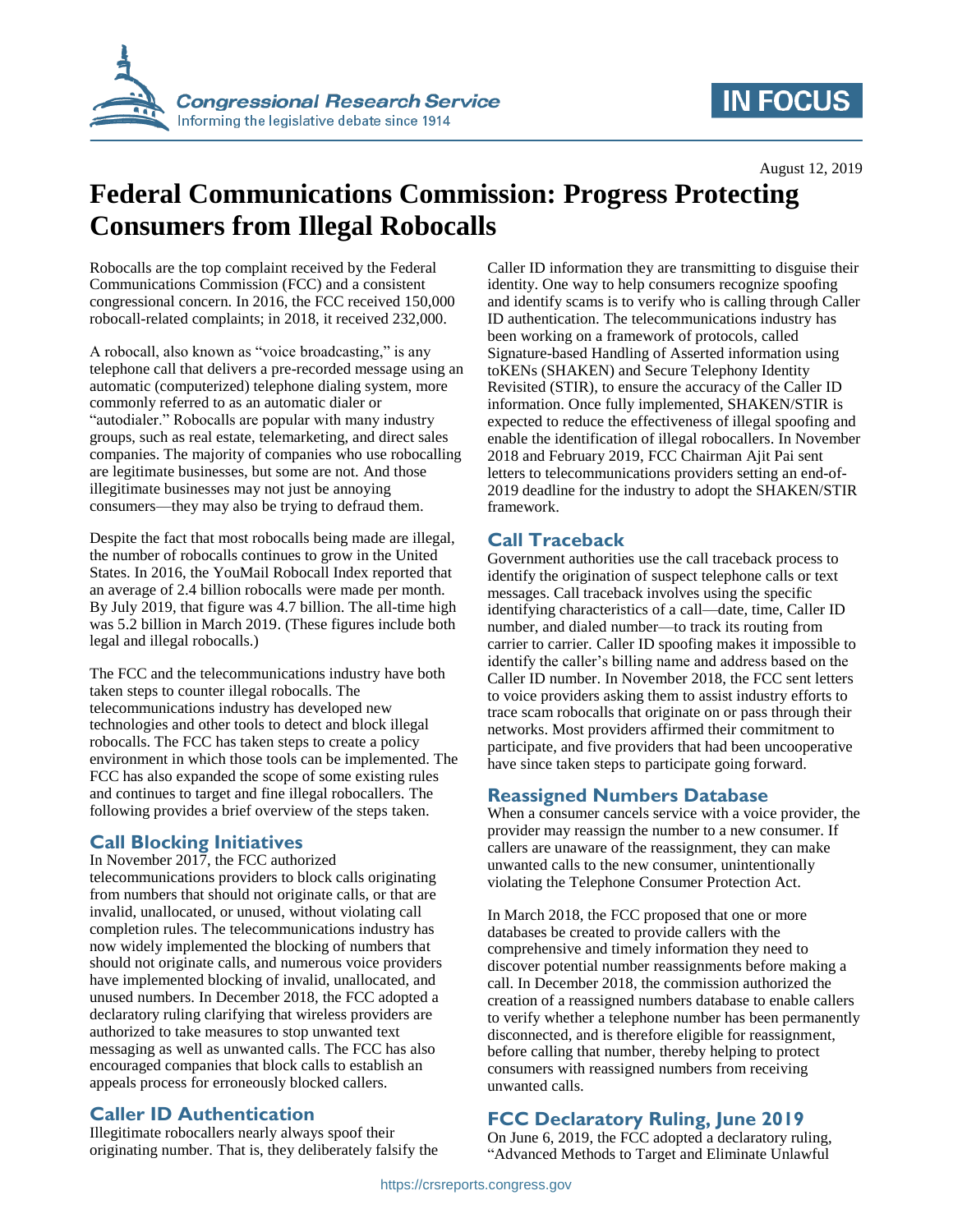Robocalls." The ruling empowers phone companies to block suspected illegal robocalls by default (allowing customers to opt out) and asserts the FCC's view that carriers can allow consumers to opt in to more aggressive blocking tools (white-listing). (For additional information on this topic, see CRS Legal Sidebar LSB10333, *Robocall Regulation and Judicial Review*.) Both these tools seek to stop unwanted calls on the voice provider's network before the calls reach the consumer's phone.

#### **Call-Blocking Programs**

Call-blocking programs have become more popular and effective in the past few years. There are numerous blocking tools for different platforms, and the number of available tools is growing. Many service providers only offer these programs on an opt-in basis, limiting their potential impact. Providing a call-blocking program as the default option can significantly increase consumer participation while maintaining consumer choice.

#### **White-List Programs**

White-list programs require consumers to specify the telephone numbers from which they wish to receive calls all other calls are blocked. Smartphones have provided a new way to implement white-list programs, because they store the consumer's contact list. When the consumer's contacts change, the white list can be updated. The declaratory ruling asserts the FCC's view that nothing in the Communications Act of 1934 or the FCC's rules prohibits a service provider from offering opt-in white-list programs.

### **FCC FNPRM, June 2019**

Also on June 6, 2019, in conjunction with the declaratory ruling, the FCC adopted a third further notice of proposed rulemaking (FNPRM) on this topic. The FNPRM requested feedback on several proposals: a safe harbor for providers that implement blocking of calls that fail caller authentication under SHAKEN/STIR, protections for critical calls, mandating Caller ID authentication, and measuring the effectiveness of robocall solutions.

#### **Safe Harbor for Call-Blocking Programs Based on Potentially Spoofed Calls**

To ensure the effectiveness and integrity of the SHAKEN/STIR authentication framework, the FCC requested comment on proposed rules to allow voice providers, in certain instances, to block calls based on Caller ID authentication.

#### **Protections for Critical Calls**

The FCC requested comments on whether it should require voice providers offering call-blocking to maintain a "critical calls list" of emergency numbers that must not be blocked. Such lists would include, for example, the outbound numbers of 911 call centers and other government emergency outbound numbers. The blocking prohibition would apply only to SHAKEN/STIR-authenticated calls.

#### **Mandating Caller ID Authentication**

The FCC requested comments on its proposal to mandate implementation of the SHAKEN/STIR authentication

framework, if major voice providers fail to meet the end-of-2019 deadline for voluntary implementation.

#### **Measuring the Effectiveness of Robocall Solutions**

The FCC requested feedback on whether it should create a mechanism to provide information to consumers about the effectiveness of voice providers' robocall solutions and, if so, how it should define and evaluate that effectiveness. The FCC also asked how it could obtain the information needed for such an evaluation.

### **Other FCC Actions Related to Robocalls**

Other FCC actions to fight illegal robocallers include studies, continued enforcement actions, and implementation of additional antispoofing rules.

#### **Reports on Deployment and Implementation of Call Blocking and Caller ID Authentication**

The FCC has initiated two internal reports on the deployment status of technology solutions to eliminate robocalls, including the impact of call blocking on 911 and public safety. The reports are planned to be finished in June 2020, with a follow-up report in June 2021.

The reports are to address the status of the availability to consumers of call-blocking tools; any fees charged for the tools; the proportion of subscribers whose providers enable call-blocking tools; the effectiveness of call-blocking tools; and an assessment of the number of subscribers using callblocking tools. The reports are to assess the impact of FCC rule changes to allow providers to block calls from phone numbers on a Do-Not-Originate list and those that are from invalid, unallocated, or unused numbers. Further, the reports are to include status information on the implementation of the SHAKEN/STIR framework.

#### **Continued Enforcement Actions**

Since January 2017, the FCC has imposed or proposed about \$240 million in forfeitures against robocallers. One case involved an individual who made more than 96 million illegal robocalls over three months. Another involved an individual who conducted a large-scale robocalling campaign that marketed health insurance to vulnerable populations. In both cases, the illegal calls also disrupted an emergency medical paging service.

#### **Extension of Robocall Ban to International Callers**

In 2018, Congress amended the Communications Act of 1934 to include spoofing activities directed at U.S. consumers from callers outside the United States and caller ID spoofing using alternative voice and text messaging services. To implement these amendments, the FCC issued rules in July 2019 that expand and clarify the act's prohibition on the use of misleading and inaccurate caller ID information.

**Patricia Moloney Figliola**, Specialist in Internet and Telecommunications Policy